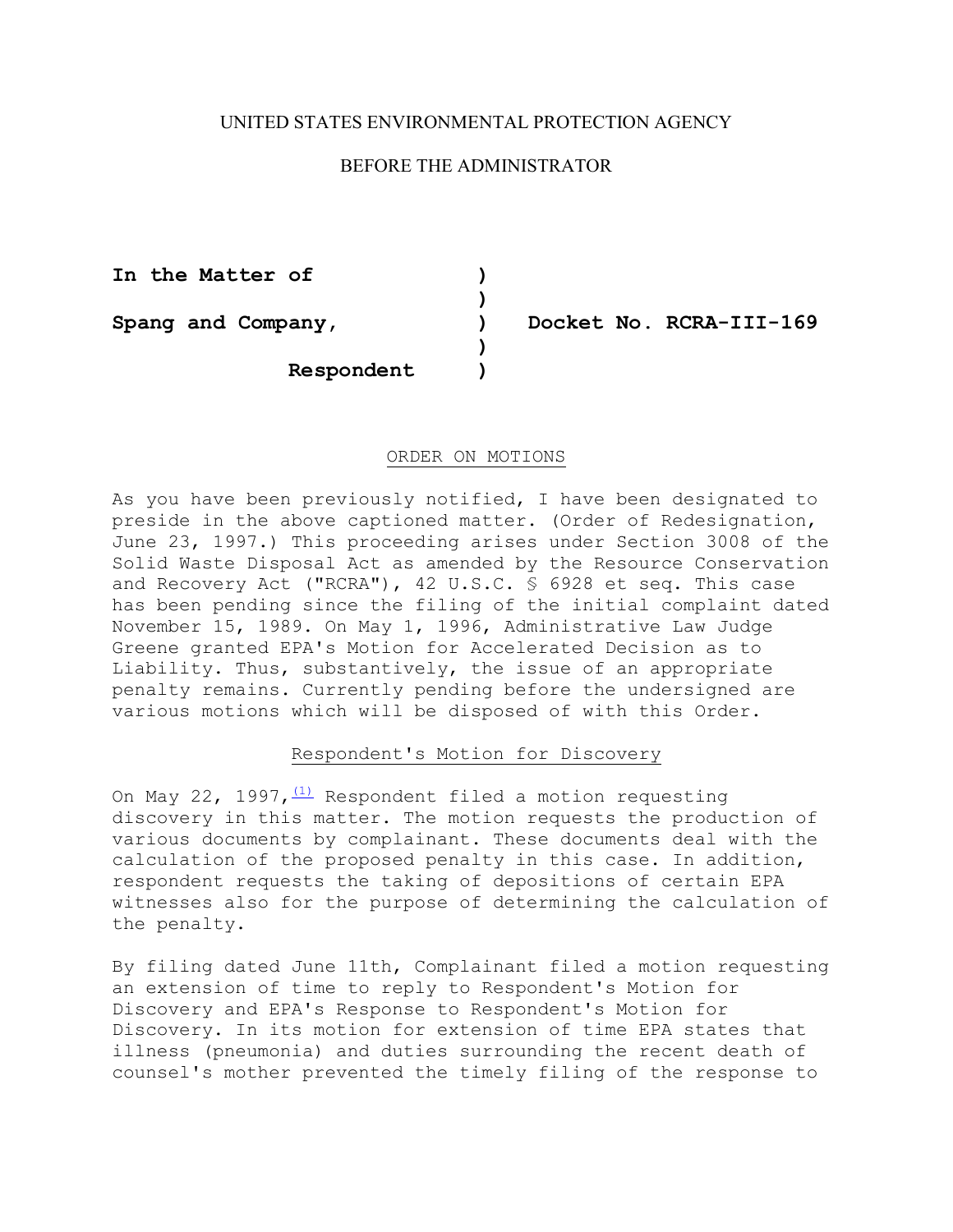respondent's Motion for Discovery. This motion for extension of time is unopposed by respondent. $\frac{(2)}{2}$ 

It is this Administrative Law Judge's view that good cause has been shown for the delay in responding to respondents' Motion. Given the circumstances, EPA counsel's delay rises to the level of "excusable neglect" as defined by 40 C.F.R. § 22.07(b). Therefore, complainant's Motion for Extension of Time to Reply to Respondent's Motion for Discovery is hereby Granted.

I next look to the Motion for Discovery itself and the EPA's Reply thereto. EPA objects to providing the documents requested on the grounds that they are "otherwise available" to respondent. EPA asserts that respondent recently filed a Freedom of Information Act ("FOIA") request to obtain these documents and that "EPA has begun the process involved in providing them."

40 C.F.R. § 22.19 (f) (1) states:

[f]urther discovery, under this section, shall be permitted only

upon determination by the Presiding Officer:

(i) That such discovery will not in any way unreasonably delay

the proceeding;

(ii) That the information to be obtained is not otherwise

obtainable; and

(iii) That such information has significant probative value.

Measuring the request against these regulatory factors and comparing the FOIA request with the documents at issue in respondent's motion for discovery, it appears that these documents are "otherwise obtainable" via the FOIA request and that preparations were underway as early as June 9th to provide this information to respondent. $\frac{(3)}{3}$  Therefore, respondent's request for the production of documents is Denied. However, counsel for EPA is reminded to oversee that the

FOIA information is provided to respondent.

As to the request for the depositions of EPA witnesses Jonathan Libber (BEN/ABEL Coordinator, EPA Office of Regulatory Enforcement); and the EPA representative who prepared the civil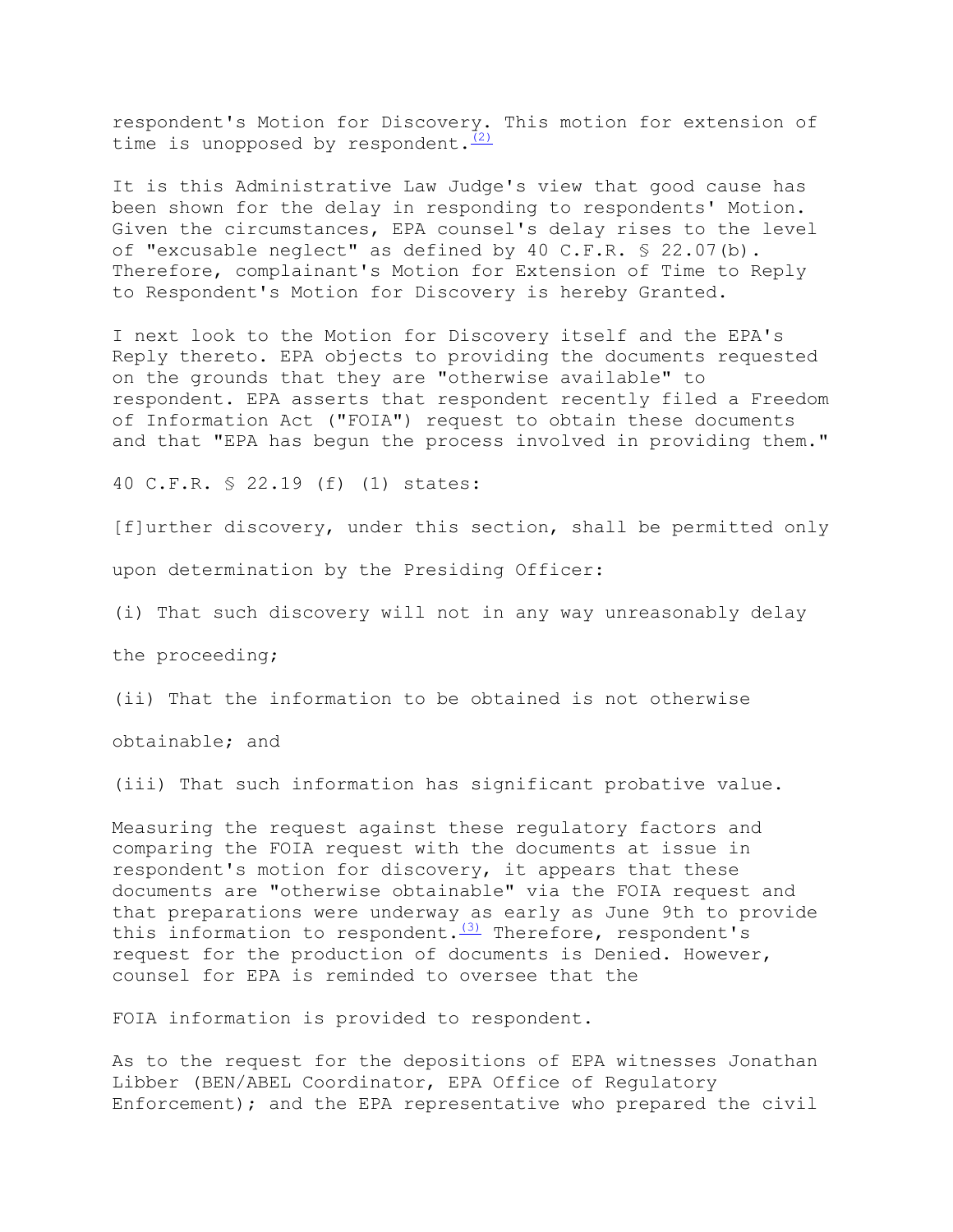penalty calculations in this case, I look to 40 C.F.R. §22.19 (f) (2) which states:

The Presiding Officer shall order depositions upon oral

questions only upon a showing of good cause and upon

a finding that:

(i) The information sought cannot be obtained by alternative

methods; or

(ii) There is a substantial reason to believe that relevant

and probative evidence may otherwise not be preserved

for presentation by a witness at the hearing.

Using these criteria, I find that there does exist an alternative method for obtaining this information. Namely, as described in complainant's response, the provision of "narrative explanations in affidavits by EPA personnel involved." The use of affidavits will inform respondent of these witnesses' expected testimony; they will presumably be sworn statements which can be used by respondent's counsel at the hearing much as deposition testimony could be used.

Complainant is hereby directed to provide, in a timely manner, affidavits from all witnesses it expects to testify at the hearing of this matter. The affidavits should provide a full summary of each witnesses expected testimony and refer to documents used in the formation of their opinions and conclusions. To the extent not already provided, all documents cited shall also be provided to respondent.

Further, the undersigned will provide ample opportunity at the hearing to allow respondent's counsel to fully explore these witnesses' testimony. Therefore, respondent's request for depositions in this matter is Denied.

# Complainant's Motion for the Submission of the Penalty Issue for a Decision on Briefs and Other Supporting Documentation

The next motion pending is Complainant's Motion for the Submission of the Penalty Issue for a Decision on Briefs and Other Supporting Documentation dated May 23rd. Respondent filed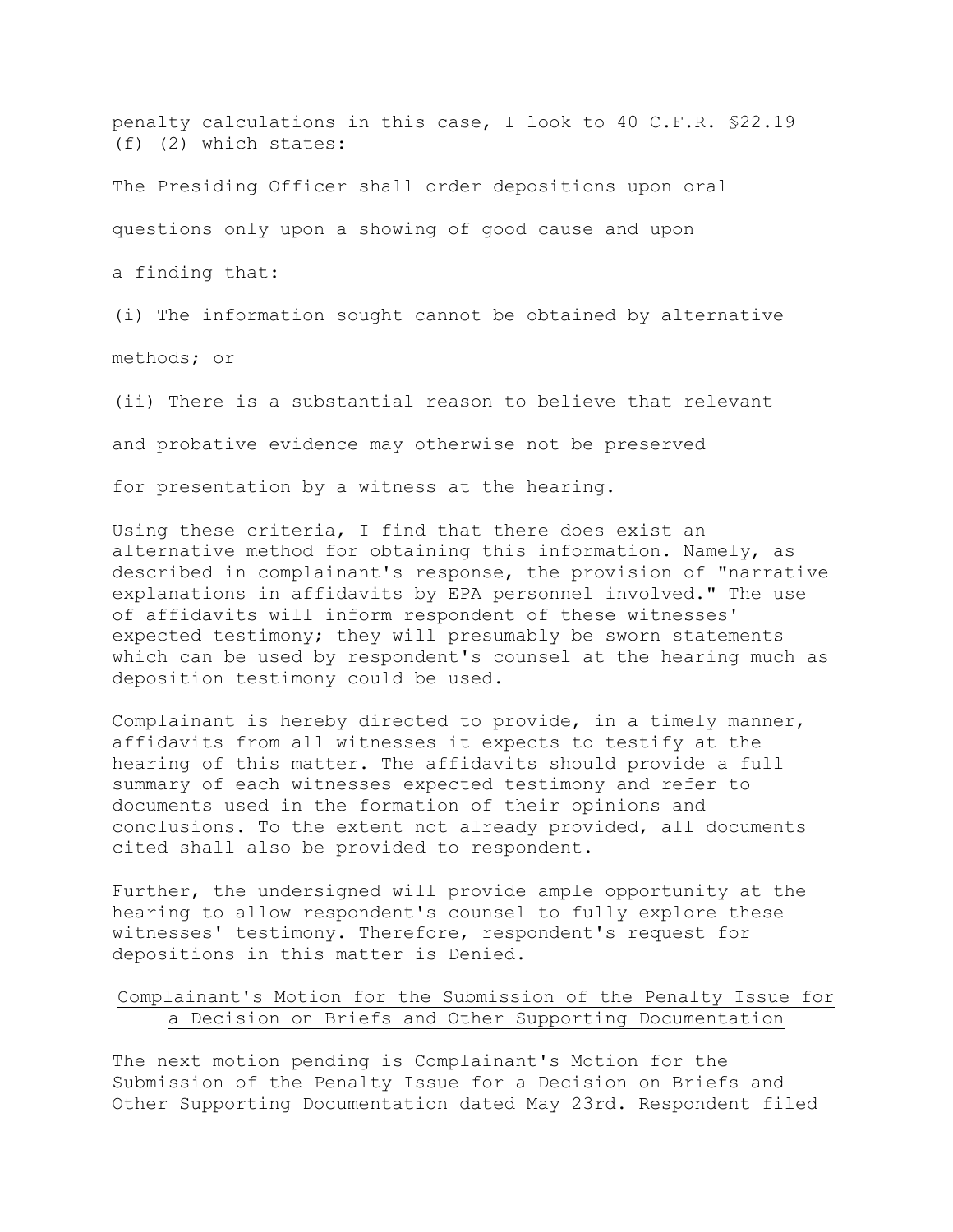by pleading dated June 6th their Response in Opposition to Complainant's Motion.

EPA asserts that their counsel is well versed in the facts of this case as well as all aspects of the penalty calculation and as such, complainant's counsel is "well qualified to present the Revised Penalty and supporting documentation in briefs.  $\frac{n(4)}{4}$ Respondent counters that among other matters, that "the decisional record in this case has not been fully developed. Spang intends at trial to present evidence not of record, including environmentally beneficial expenditures and activities undertaken. $\frac{15}{5}$ 

This matter is governed by our procedural rules at 40 C.F.R. \$ 22.15 (c) *Request for hearing*, it states:

A hearing upon the issues raised by the complaint and answer

shall be held upon the request of respondent in the answer.

(emphasis supplied)

Respondent notified the parties to this dispute in its original answer dated November 14, 1989 that they wanted a hearing to be held in this matter. They have consistently maintained this position throughout these proceedings. Section 22.15(c) is unequivocal in this respect. Respondent is entitled to a hearing in this matter. Therefore, complainant's Motion for the Submission of the Penalty Issue for Decision on Briefs is Denied.

### Motion for Default

The next related group of motions deal with the untimely filing of EPA's Pretrial Exchange materials. Complainant's pretrial exchange was to be filed "No later than June 13, 1997"<sup>(6)</sup> On June 18th, respondent filed their Motion for Default citing EPA's failure to file their pretrial exchange in accord with Judge Greene's May 9th Order. By pleading dated June 17th, EPA filed Complainant's Motion for Extension of Time to File a Pretrial Exchange and their Pretrial Exchange.

EPA's motion again cites to their counsel's having pneumonia, attending to affairs relating to her mother's death as well as "the press of other matters" and counsel's "confusion" as to whether the presiding officer would decide whether this matter required a hearing before pretrial submissions were due. Counsel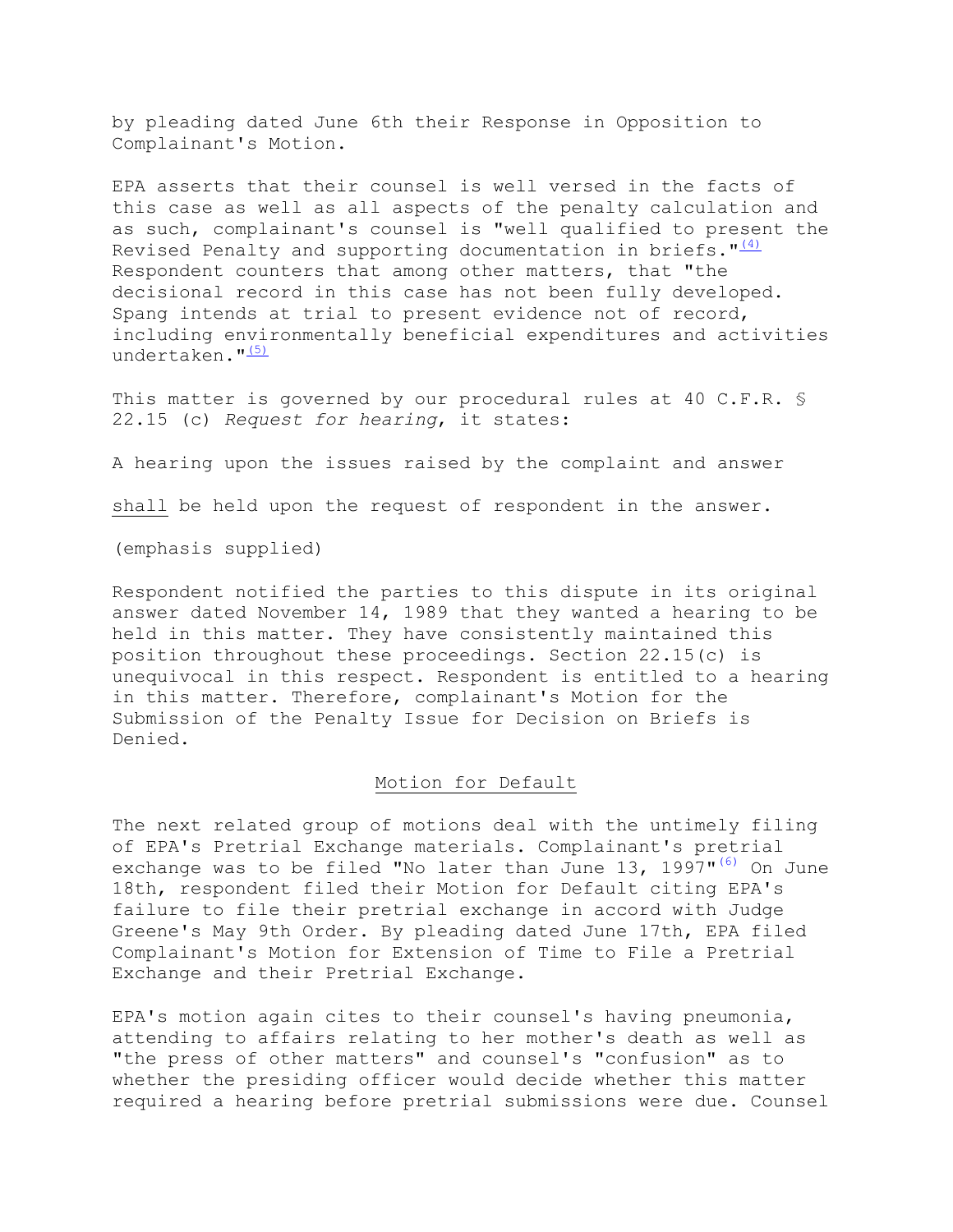for EPA requests that her failure to timely file EPA's pretrial exchange be deemed excusable neglect pursuant to 40 C.F.R. § 22.07(b). Respondent opposes EPA's Motion for Extension of Time and lastly EPA filed a Response to Motion by Respondent for Order of Default.

EPA counsel's confusion over believing that the Presiding Officer would first rule on whether the penalty issue could be submitted on briefs and then order the filing of pretrial materials in and of itself, probably would not constitute "excusable neglect" sufficient to allow this matter to proceed. However, in light of the other considerations mentioned in EPA's Motion for Extension of Time and Response to Motion by Respondent for Default Order, and discussed herein previously, the undersigned believes that good cause has been shown to deem EPA's untimely filing of their pretrial exchange as excusable neglect.

Therefore, Respondent's Motion for Default Order is Denied. EPA's Motion for Extension of Time to File a Pretrial Exchange is Granted.

Except as otherwise directed by this Order, the parties are reminded that Judge Greene's May 9th Order reflects a June 27th deadline for "any change in the proposed list of witnesses or changes or additions regarding the documents to be offered, in light of the June 13, 1997, exchange." The parties are advised that compelling circumstances would need to be presented to justify the inclusion of additional evidentiary submissions after June 27th.

Finally the parties are directed to file a joint status report no later than August 29, 1997 indicating the length of time each of their direct cases will take to present. The parties shall also indicate their preference for a hearing date, either September 16 or September 23, 1997. The parties are advised that the hearing in this matter is scheduled to take place in Pittsburgh, Pennsylvania.

So Ordered.

William B. Moran

Administrative Law Judge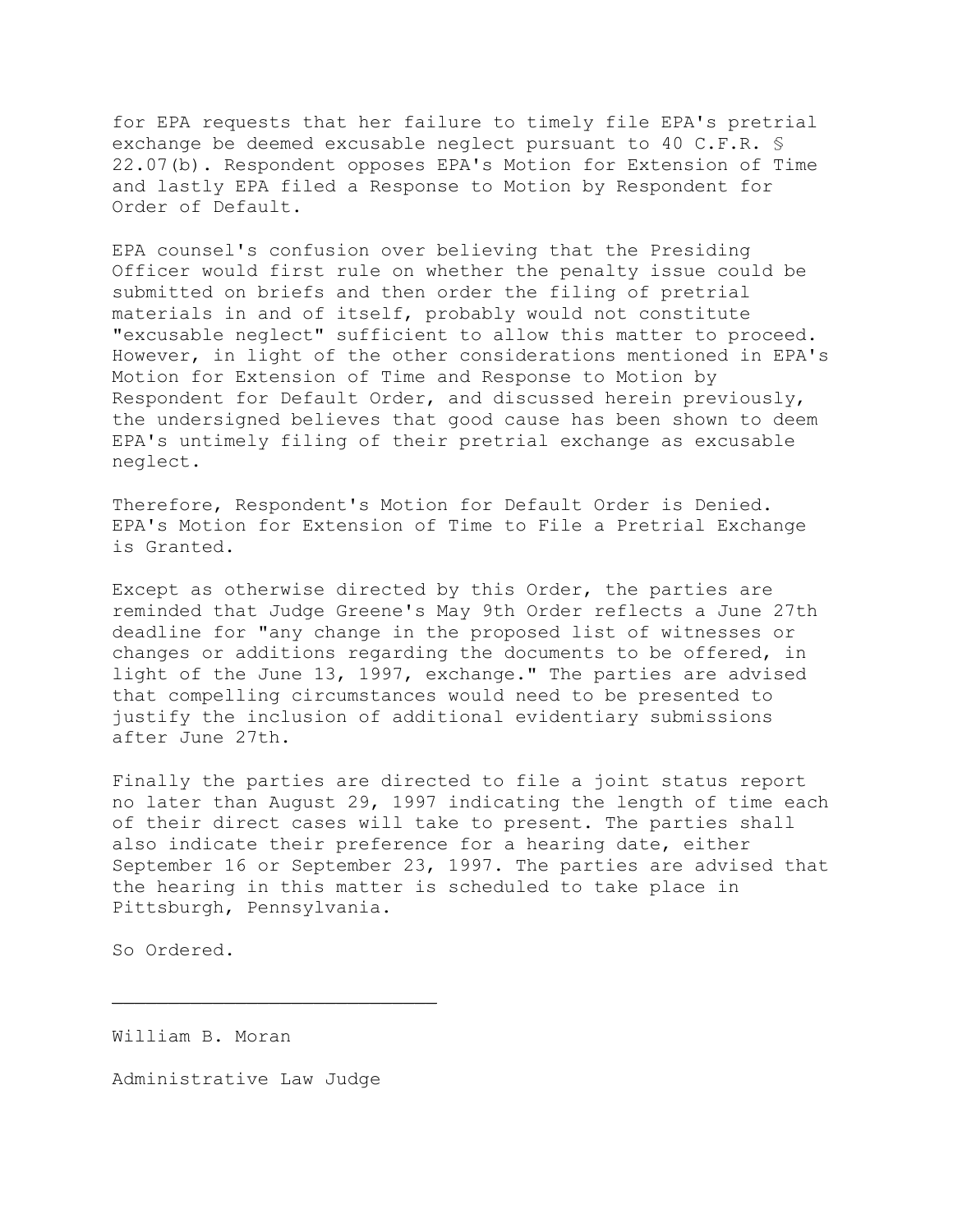Dated: August 20, 1997

Washington, DC

#### **IN THE MATTER OF SPANG AND COMPANY**,

Respondent

Docket No. RCRA-III-169

#### **CERTIFICATE OF SERVICE**

I certify that the foregoing **Order on Motions,** dated August 20, 1997, was sent in the following manner to the addressees listed below:

Original by Pouch Mail to: Lydia A Guy

Regional Hearing Clerk

U.S. EPA, Region 3

841 Chestnut Building

Philadelphia, PA 19107

Copy by Regular Mail to:

Counsel for Complainant: Patricia D. Hilsinger, Esquire.

Assistant Regional Counsel

U.S. EPA, Region 3

841 Chestnut Building

Philadelphia, PA 19107

Counsel for Respondent: William T. Marsh, Esquire

Spang and Company

Brugh Avenue

P.O. Box 751

Butler, PA 16003-0751